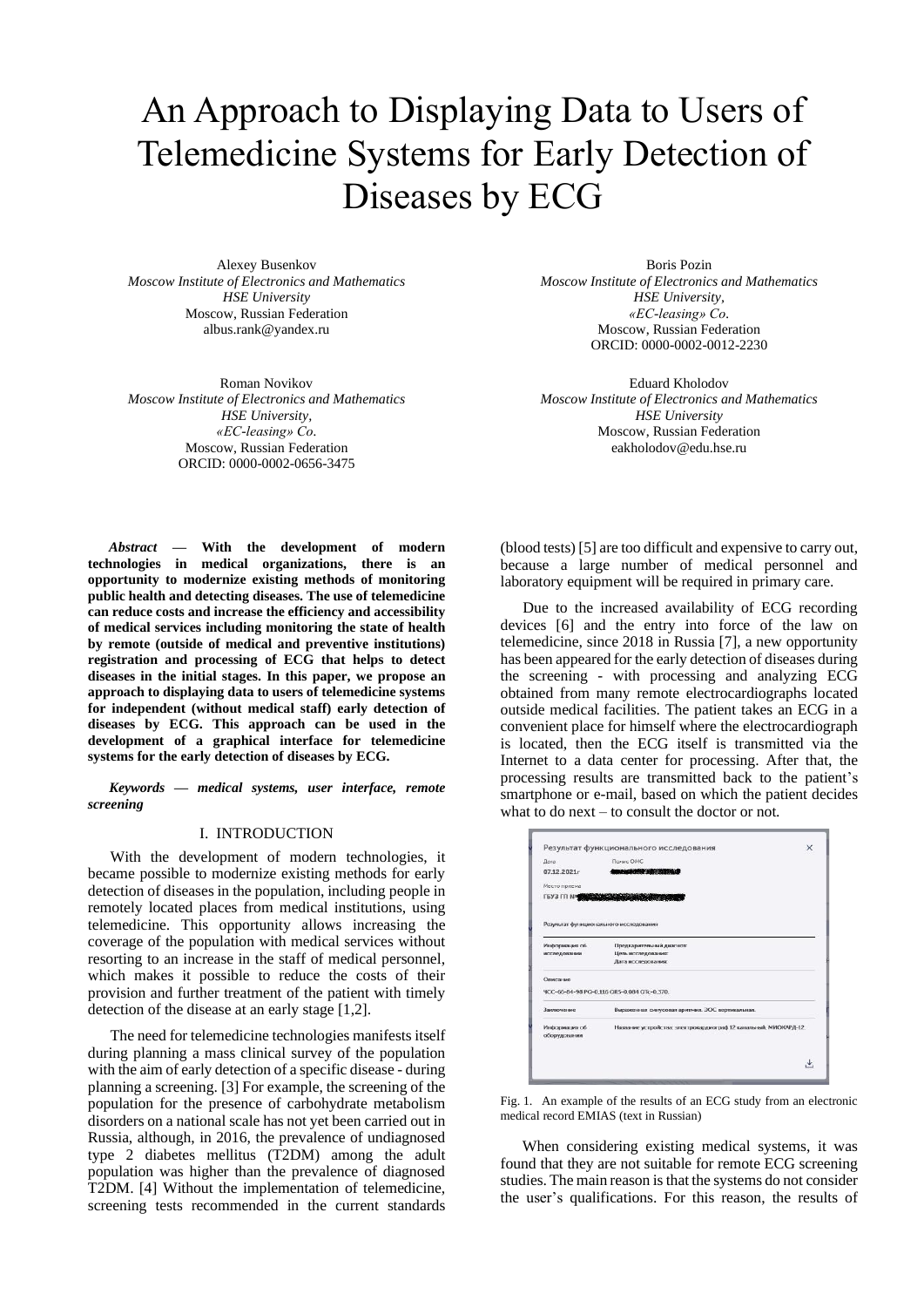ECG analysis in such systems are provided to the user in terms that are understood by the medical specialist, but incomprehensible to the patient. As a result, the patient will have (if he wants) to find out on his own what to do next after the screening. An example of such results from the EMIAS electronic medical record is shown in Figure 1.

Thus, when planning remote screening by ECG using telemedicine technologies, it is necessary to consider the qualifications of the system user that will be involved in the screening process.

## II. AIMS AND OBJECTIVES

The aim of the study is to develop an approach to inform the user about the results of a remote ECG analysis, which the patient will understand on his own, without the assistance of medical personnel.

This approach is proposed to be implemented by creating a personal patient's account of the telemedicine system for the early detection of diseases by ECG (hereinafter referred to as the System), in which the data will be displayed in accordance with the qualifications of the patient. The way medical data is presented should be flexible enough to meet the needs of users with different qualifications and experience. Most of the existing medical systems are designed for the fact that the user will not independently decipher the results of your examination, or it will be a patient with experience in the field of medicine. Our approach to displaying data will help to design the user interaction with the System so that the user with limited medical knowledge understands what to do next when passing the remote screening.

In particular, the developed approach helps to design the patient's interaction with the System during remote screening without the participation of a doctor.

To achieve this aim, it is necessary to solve the following tasks:

- Analysis of the patient's role model of the System;
- Determining the requirements for the personal patient's account of the System;
- Developing an example of the personal patient's account of the System.

As an example, it is planned to develop an automated system for carbohydrate metabolism disorders (CMD) screening by ECG together with a personal patient's account.

It is supposed to evaluate the developed personal patient's account by checking for compliance with the stated requirements (verification) and the declared CMD screening process (validation).

## III. OVERVIEW

When designing a personal patient's account of the System, it is necessary to determine the requirements. To determine the requirements, it is necessary to analyze the role model of the users of the System. The role models of telemedicine systems users affect what information should be displayed at all and in what form. Depending on the functions and purpose of the System, the model may include several roles: Patient, Medical Worker, etc. In the System with a mobile device for recording an ECG and

displaying ECG analysis results, the role model includes only the Patient.

The characteristics of the Patient are:

- The Patient does not know medical terminology;
- The Patient may mishandle the electrocardiograph. Although portable electrocardiographs usually have clear and simple instructions, due to various factors (power line interference, unnecessary patient movements that degrade the quality of the ECG, etc.), the resulting ECG may not be suitable for further analysis;
- The Patient does not necessarily record an ECG in a medical facility, so there may not be a qualified medical worker nearby who will check whether the patient is recording the ECG correctly and tell what to do next.

Taking into account the process automated by the system, it is necessary to classify what the Patient needs to know first of all, and what does not need to know at all. Such a description of the user's role model will allow you to answer questions such as:

- What information should be displayed on the main page of the personal account?
- What information may be put on additional pages or displayed when clicking on the button?
- What should not be displayed at all, even at the Patient's request?

For example, during the process of remote ECG screening:

*1)* First of all, it is necessary for the Patient to know the results of the screening and further steps. It is necessary to display information that answers the following questions:

- "Is he/she all right?" it should be said whether the Patient has signs of the presence of the studied disease;
- "Does he/she need to see a doctor?" a recommendation should be submitted to go to a doctor of a certain specialization when identifying signs of the presence of the disease under study;
- "Did he/she take an ECG properly?" if the ECG turned out to be of insufficient quality for further analysis, a recommendation to take the ECG again should be submitted;

*2)* Secondly, if the Patient is interested, it is necessary to let them know additional information. For example, how the result was obtained, other details (the ECG tape or ECG analysis dynamics);

*3)* Finally, the patient must be denied access to data other than the Patient's. For example, the negotiations of doctors at the consultation and data about other patients.

The Patient's needs during remote screening determine the structure of the personal account:

- Priority things need to be displayed on the main page;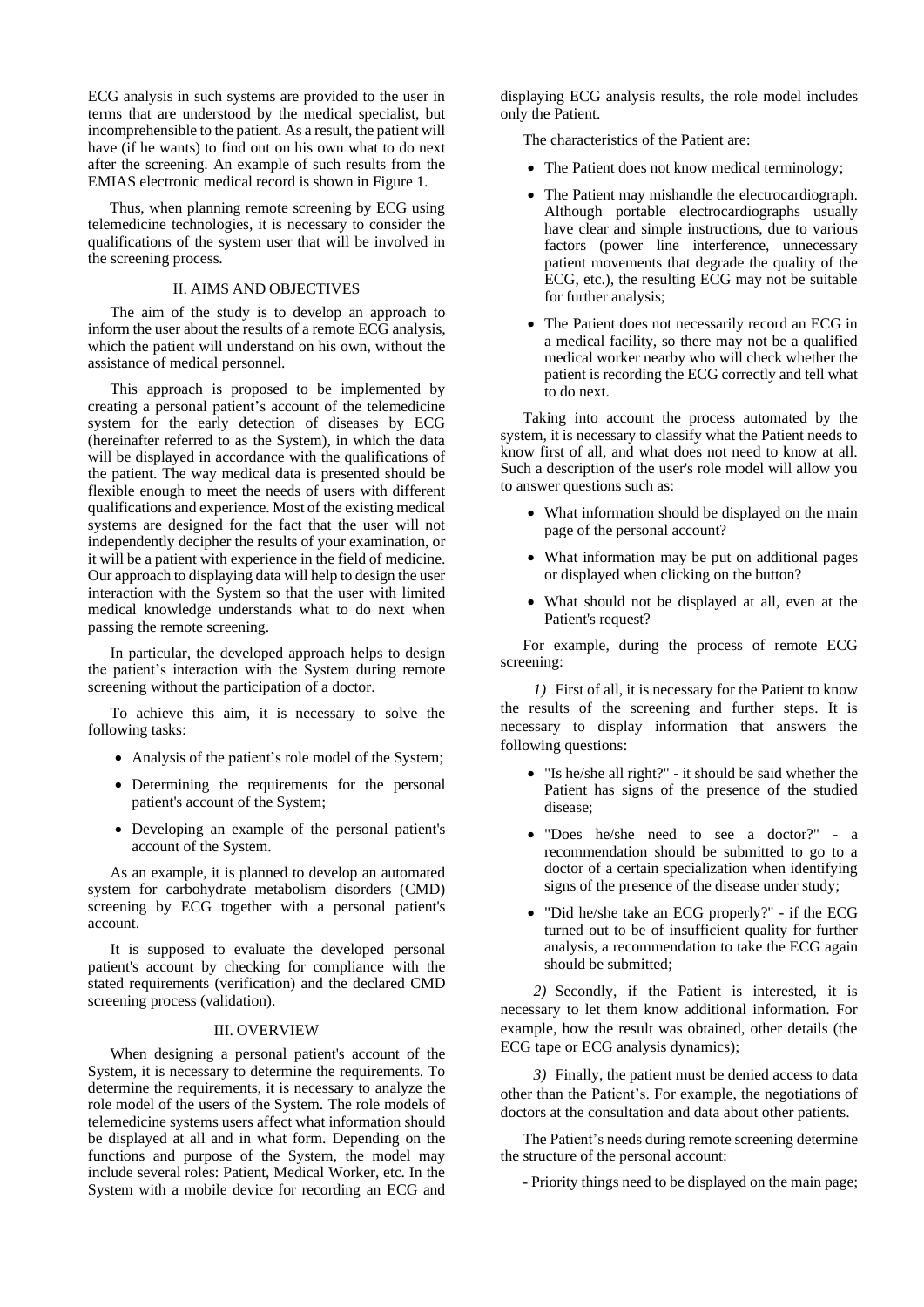- Additional information can be displayed on a separate request to the patient. For example, by clicking a certain button on the main page or expanding a certain list.

Information should be provided in a simplified form for the Patient, such as infographics.

However, prior to displaying data, the Patient must be authorized and authenticated so he wouldn't have access to data not related to the Patient.

## IV. IMPLEMENTATION

Based on the requirements laid down above, a personal patient's account of an automated system for CMD screening has been developed.

The screening process, based on which the system was developed, is presented in the following algorithm [8]:

*1)* Stage one:

*a)* Registration of the patient during screening;

*b)* ECG recording using a recording device involved in the screening process;

*c)* Checking the quality of the taken ECG. If there are critical interferences on the recorded ECG, the patient will go through steps (b) and (c) again;

*d)* Repeat steps (b) and (c) until enough ECGs are obtained without critical interference;

*e)* Upon successful completion of the ECG quality check, the patient receives a message on the smartphone/e-mail about the presence/absence of CMD signs on the ECG;

*2)* In the second stage, the patient is re-examined for signs of CMD based on national recommendations, with which an appropriate diagnosis is made.

As part of the work, the automation of the first stage is carried out, since the second stage must be performed manually by an endocrinologist in accordance with national recommendations.



Fig. 2. The overall scheme of the automated system for CMD screening

The developed System consists of the following subsystems/services (Figure 2):

• Peraspera Cardio software platform [9] is designed to assess the state of the human cardiovascular system based on ECG processing. This platform was chosen as the basis of the System as it accelerates its development since the platform already has the necessary functionality: collection, storage, pre-processing of ECG, performing basic

calculations, and providing calculation results via API to related systems:

- Service for identifying signs of CMD on the ECG. The ECG data stored in Peraspera Cardio is transmitted to the API service to perform calculations to detect signs of CMD based on ECG analysis. ECG analysis is carried out according to the mathematical methods described in [8,10]. Calculation results are sent back to Peraspera Cardio;
- Personal patient's account. The main purpose of the personal patient's account is to provide the patient with the opportunity to get acquainted with the results of the ECG analysis and view further recommendations during and after the screening.



Fig. 3. Examples of displaying the results of ECG analysis on a smartphone in a web application

Access to the personal patient's account is implemented through a web application adapted for smartphones. Figure 3 shows examples of displaying data for a patient by results or during screening from left to right:

- "the patient has no suspicions of carbohydrate metabolism disorders";
- "the patient has a suspicion of carbohydrate metabolism disorders, it is necessary to contact an endocrinologist";
- "The patient needs to retake the ECG due to poor quality. A possible reason is a movement during ECG recording."

The developed system is compatible with all current operating systems and browsers with JavaScript support. The server part runs under Windows OS or Linux. The server part of the application is implemented using the JavaScript language, PostgreSQL is used as the DBMS.

## V. EVALUATION

At the moment, all the requirements for displaying data for the patient in the corresponding personal patient's account of the automated screening system for carbohydrate metabolism disorders have been met:

- after each ECG recording, updated values of health indicators are displayed in the personal patient's account, namely, indicators for assessing the state of carbohydrate metabolism (the proportion of ECG with identified signs of CMD);
- the patient is informed in his personal patient's account when it is recommended to take a new ECG